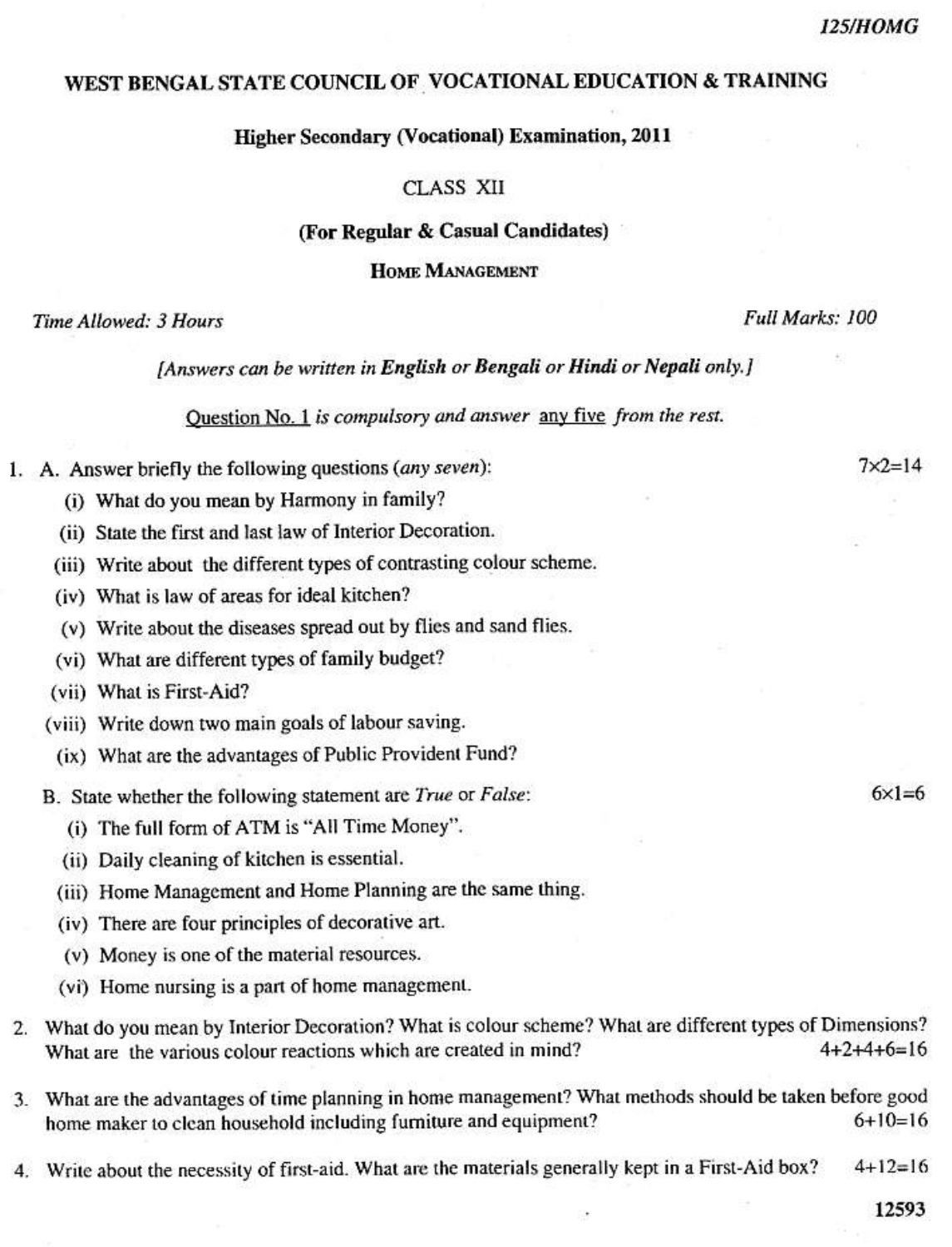- 5. What do you mean by family credit? What methods should be adopted to save money in a family?
- 6. What is the difference between home management and home planning? What do you mean by family resources? Discuss about the different types of family resources. How do you use material resources?

 $4+2+4+6=16$ 

 $6+10=16$ 

- 7. What do you mean by ideal kitchen? Write about four labour saving equipments and discuss about their advantages. What are the aims of distribution of labour?  $4+8+4=16$
- 8. Write short notes (any four):
	- (i) Paintings;
	- (ii) Advantages and disadvantages of Insurance;
	- (iii) Values in family management;
	- (iv) Storage of poisonous medicine at home;
	- (v) Wall decoration.

## [Bengali Version]

[বাংলা অথবা ইংরাজী অথবা হিন্দী অথবা নেপালীতে উত্তর লেখা যাবে।]

# প্রথম প্রশ্নটির উত্তর দেওয়া আবশ্যিক।

পরবর্তী প্রশ্নগুলোর মধ্যে থেকে যে কোন পাঁচটি প্রশ্নের উত্তর দাও।

- ১। (ক) নীচের প্রশ্নগুলির সংক্ষিপ্ত উত্তর দাও (যে কোন ৭টির) ঃ
	- (i) পরিবারের সমন্বয় বলতে কী বোঝ?
	- (ii) অভ্যন্তরিণ গৃহ প্রসাধনের প্রথম ও শেষ সূত্রটি লেখ।
	- (iii) বিষম বর্ণ সমাবেশের প্রকারভেদ লেখ।
	- (iv) আমাদের রান্নাঘরের আঞ্চলিক বিধি কাকে বলে?
	- (v) উপমক্ষিকা ও বালুমক্ষিকা যে যে রোগ ছড়ায় লেখ।
	- (vi) পরিবারের বাজেট কয় প্রকারের ও কী কী?
	- (vii) প্ৰাথমিক চিকিৎসা বলতে কি বোঝ?
	- (viii) শ্রমিকের শ্রম লাঘবের দুটি প্রধান উদ্দেশ্য লেখ।
		- (ix) পাবলিক প্রভিডেন্ট ফান্ড-এর সুবিধাণ্ডলি কী কী?
	- (খ) নীচের বক্তব্যগুলি সম্বন্ধে সত্য বা মিথ্যা নির্দেশ কর ঃ
		- (i) ATM-এর পরো কথাটি হল ''অল টাইম মানি"।
		- (ii) প্রত্যেকদিন রান্নাঘর পরিস্কার করা অপরিহার্য।
		- (iii) গৃহ পরিচালনা এবং গৃহ পরিকল্পনা দুটি এক বিষয়।
		- (iv) আলঙ্কারিক শিল্পের মূল নীতি চারটি।
		- (v) অর্থ হল এক প্রকারের পার্থিব সম্পদ।
		- (vi) গৃহণ্ডশ্রাষা গৃহ পরিচালনার একটি দিক।
- ২। গৃহের আভ্যন্তরীণ সজ্জা বলতে কী বোঝ? বর্ণ পরিকল্পনা কী? রঙের কয়টি মাত্রা ও কী কী? মনের উপর রঙের যে বিভিন্ন প্রতিক্রিয়া পড়ে সেণ্ডলি কী কী?  $8 + 2 + 8 + 6 = 56$

 $\mathcal{Y} = \mathcal{L} \times \mathcal{Y}$ 

 $4 \times 4 = 16$ 

 $9x2=58$ 

12593